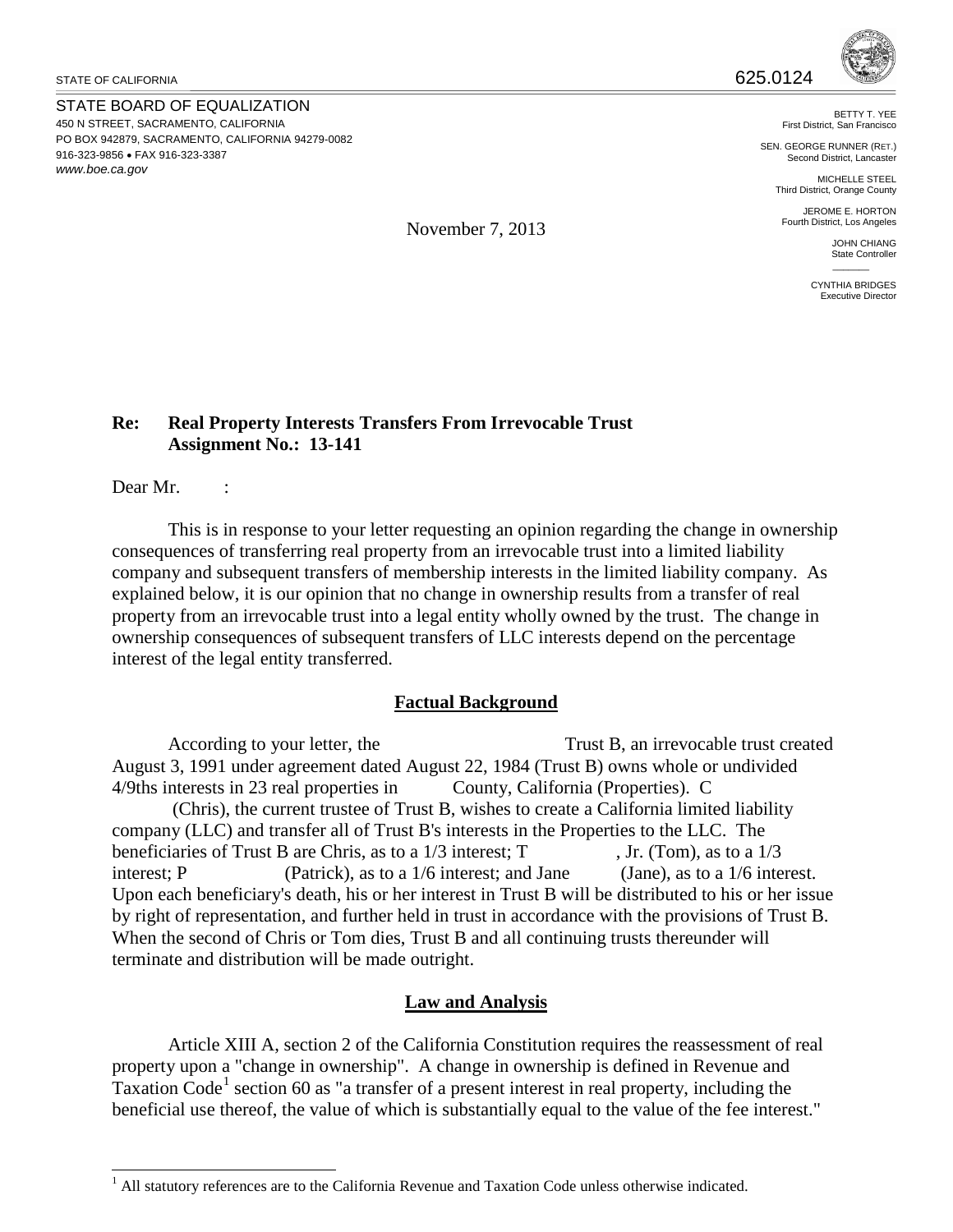Because trusts are not considered separate entities for change in ownership purposes (see *Allen v. Sutter County Bd. of Equalization* (1983) 139 Cal.App.3d 887), the present beneficial ownership interest in the trust corpus is determined by disregarding the trustee's legal title, or "looking through the trust." For property tax purposes, the beneficial owners of trust property in an irrevocable trust are the present beneficiaries of the trust. (Rev. & Tax. Code, § 62, subd. (d); Property Tax Rule<sup>[2](#page-1-0)</sup> (Rule)  $\overline{462.160}$ , subd. (b)(1).) In this case, then, as the beneficiaries of Trust B, Chris and Tom are each considered to be present beneficial owners of a 1/3 interest in the Properties, and Patrick and Jane each own a 1/6 interest in the Properties.

In general, the transfer of interests in real property between any legal entity and any person is a change in ownership. (Rev. & Tax. Code, § 61, subd. (j); Rule 462.160, subd. (b).) However, section 62, subdivision (a)(2) provides that change in ownership does not include:

Any transfer between an individual or individuals and a legal entity or between legal entities, such as a cotenancy to a partnership, a partnership to a corporation, or a trust to a cotenancy, that results solely in a change in the method of holding title to the real property and in which proportional ownership interests of the transferors and transferees, whether represented by stock, partnership interest, or otherwise, in each and every piece of real property transferred, remain the same after the transfer.

If a transfer of property to a legal entity is excluded from change in ownership pursuant to the above provision, the persons holding ownership interests in that legal entity become "original co-owners" in the legal entity. Thereafter, whenever cumulatively more than 50 percent of the ownership interests are transferred by any of the original co-owners in one or more transactions, the real property that was previously excluded from reassessment under section 62, subdivision (a)(2) undergoes a change in ownership. (Rev. & Tax. Code,  $\S$  64, subd. (d).)

As for transfers of legal entity interests, section 64, subdivision (a) provides that the transfer of legal entity interests is generally not considered a transfer of the legal entity's real property, and thus does not constitute a change in ownership. However, section 64, subdivision  $(c)(1)$  provides that:

When a corporation, partnership, limited liability company, other legal entity, or any other person obtains control through direct or indirect ownership or control of more than 50 percent of the voting stock of any corporation, or obtains a majority ownership interest in any partnership, limited liability company, or other legal entity through the purchase or transfer of corporate stock, partnership, or limited liability company interest, or ownership interests in other legal entities . . . the purchase or transfer of that stock or other interest shall be a change of ownership of the real property owned by the corporation, partnership, limited liability company, or other legal entity in which the controlling interest is obtained.

 In this case, Chris is considering a transfer of the Properties from Trust B to an LLC. Although a transfer of real property between any person and a legal entity typically results in a change in ownership, the property in this case will be transferred from the beneficiaries of Trust B, who are the present beneficial owners of the property in Trust B, to an LLC whose sole member will be the same trust, Trust B. Therefore, the proportional ownership interests of the

<span id="page-1-0"></span> $\overline{a}$  $2^2$  All references to Property Tax Rule or Rules are to sections of title 18 of the California Code of Regulations.